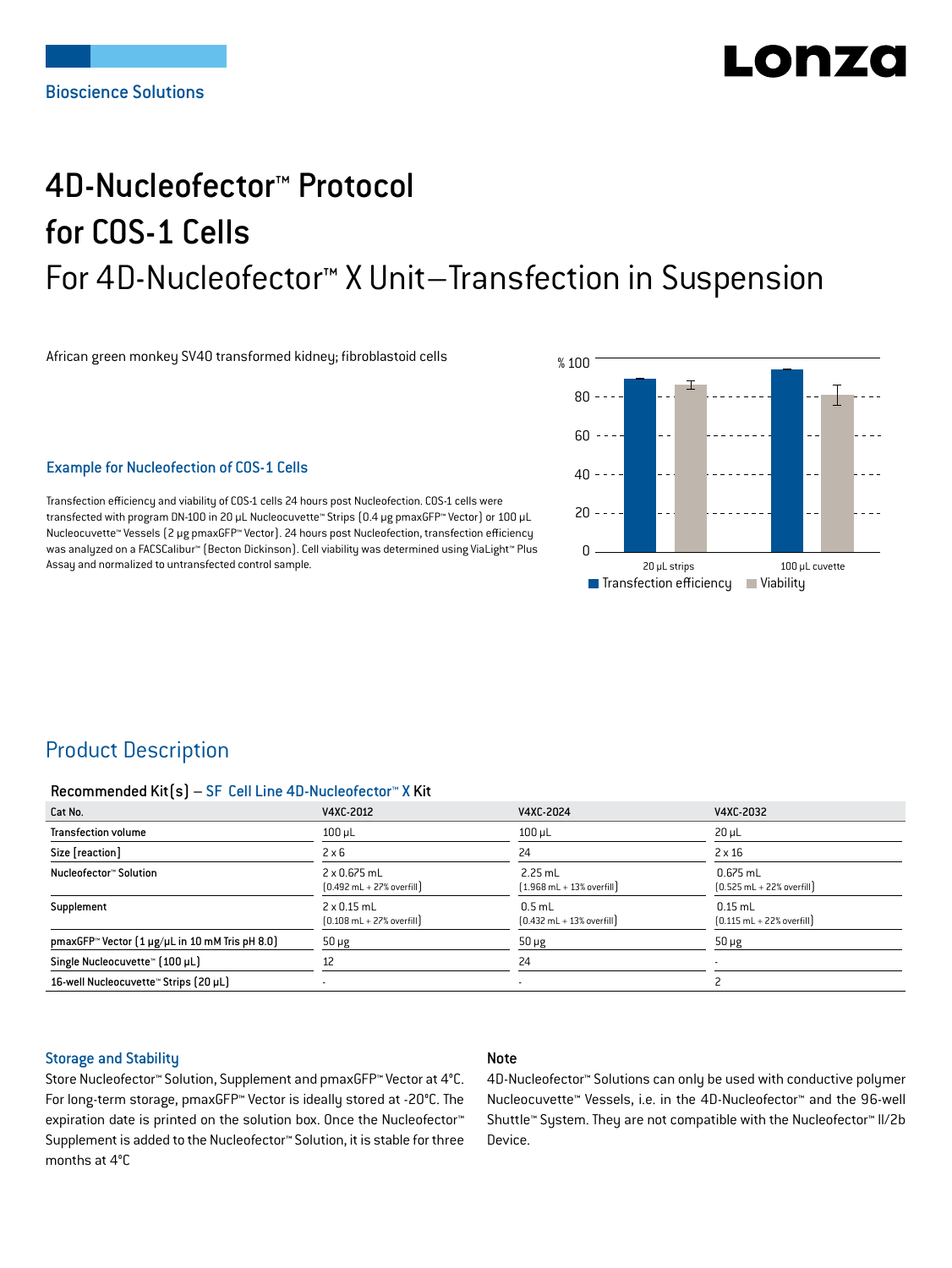# Required Material

### Note

Please make sure that the supplement is added to the Nucleofector<sup>™</sup> Solution prior to use. For preparing aliquots, mix Nucleofector™ Solution and Supplement in a ratio of 4.5 : 1 (see Table 1).

- 4D-Nucleofector™ System (4D-Nucleofector™ Core and X Unit)
- Supplemented 4D-Nucleofector™ Solution at room temperature
- Supplied 100 µL single Nucleocuvette™ or 20 µL 16-well Nucleocuvette™ Strips
- Compatible tips for 20 µL Nucleocuvette™ Strips: epT.I.P.S. [US/ CDN: Eppendorf North America, Cat. No. 2491.431, Rest of World: Eppendorf AG, Cat. No. 0030073.266], Matrix TallTips™ [Matrix Technologies Corp., Cat. No. 7281] or LTS Tips [Rainin Instrument, LLC, Cat. No. SR-L10F, SR/SS-L250S, SR/SS-L300S]. Before using other types of pipette tips, please ensure they reach the bottom of the Nucleocuvette™ wells without getting stuck
- Supplied pmaxGFP™ Vector, stock solution 1 μg/μL

### Note

When using pmaxGFP™ Vector as positive control, dilute the stock solution to an appropriate working concentration that allows pipetting of the recommended amounts per sample (see Table 3). Make sure that the volume of substrate solution added to each sample does not exceed 10% of the total reaction volume (2 μL for 20 μL reactions; 10 μL for 100 μL reactions).

- Substrate of interest, highly purified, preferably by using endotoxin-free kits; A260:A280 ratio should be at least 1.8
- Cell culture plates of your choice
- For detaching cells: 0.5 mg/mL Trypsin and 0.2 mg/mL EDTA in PBS and supplemented culture media or PBS/0.5% BSA
- Culture medium: Dulbecco's modified Eagle's medium [Lonza; Cat. No. 12-604F] supplemented with 10% fetal calf serum (FCS), 100 mg/mL streptomycin sulfate, 100 U/mL Penicilin and 0.25 µg/mL Amphotericin B (Lonza; Cat. No.17-745E].
- Prewarm appropriate volume of culture medium to 37°C (see Table 2)
- Appropriate number of cells/sample (see Table 3)

## 1. Pre Nucleofection

### Cell culture recommendations

- 1.1 Replace media every 2 3 days
- 1.2 Passage cells at 70 80 % confluency (about three times per week). Cells should not be used for Nucleofection™ after passage number 30
- 1.3 Seed out  $1.3 \times 10^4$  cells/cm<sup>2</sup>
- 1.4 Subculture 2 3 days before Nucleofection with a ratio of 1:6
- 1.5 Optimal confluency for Nucleofection: 70 80 %. Higher cell densities may cause lower Nucleofection Efficiencies

### **Trupsinization**

- 1.6 Remove media from the cultured cells and wash cells once with an appropriate volume of PBS
- 1.7 For harvesting, incubate the cells ~5 minutes at 37°C with an appropriate volume of indicated trypsinization reagent (please see required material)
- 1.8 Neutralize trypsinization reaction with supplemented culture medium or PBS/0.5% BSA once the majority of the cells (>90 %) have been detached

# 2. Nucleofection

For Nucleofection sample contents and recommended Nucleofector™ Program, please refer to Table 3.

- 2.1 Please make sure that the entire supplement is added to the Nucleofector™ Solution
- 2.2 Start 4D-Nucleofector™ System and create or upload experimental parameter file (for details see device manual)
- 2.3 Select/Check for the appropriate Nucleofector™ Program (see Table 3)
- 2.4 Prepare cell culture plates by filling appropriate number of wells with desired volume of recommended culture media (see Table 4) and pre-incubate/equilibrate plates in a humidified 37°C/5% CO<sub>2</sub> incubator
- 2.5 Pre-warm an aliquot of culture medium to 37°C (see Table 4)
- 2.6 Prepare plasmid DNA or pmaxGFP™ Vector or siRNA (see Table 3)
- 2.7 Harvest the cells by trypsinization (please see  $1.6 1.8$ )
- 2.8 Count an aliquot of the cells and determine cell density
- 2.9 Centrifuge the required number of cells (see Table 3) at 90xg for 10 minutes at room temperature. Remove supernatant completely
- 2.10 Resuspend the cell pellet carefully in room temperature 4D-Nucleofector™ Solution (see Table 3)
- 2.11 Prepare mastermixes by dividing cell suspension according to number of substrates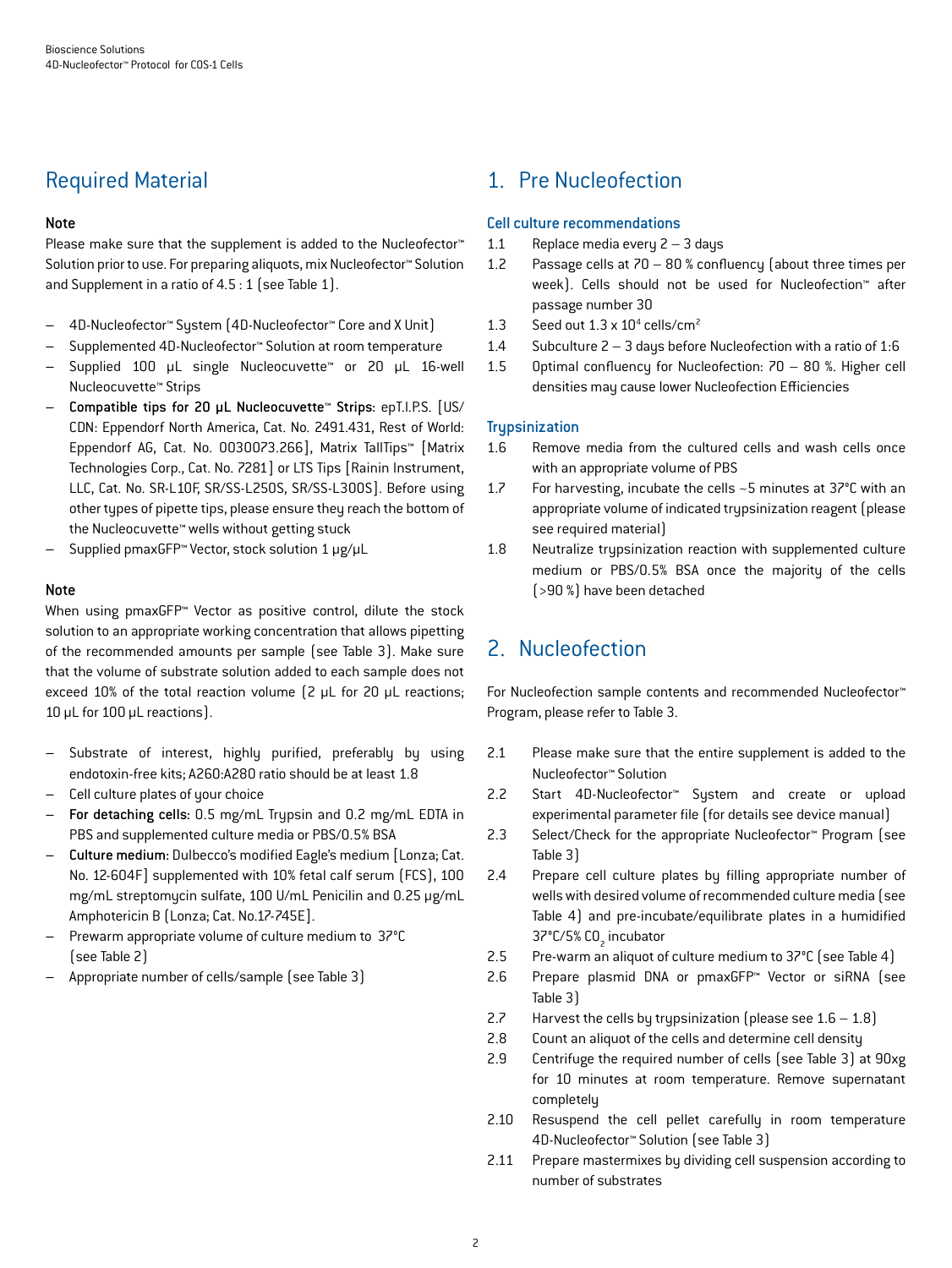- 2.12 Add required amount of substrates to each aliquot (max. 10% of final sample volume)
- 2.13 Transfer mastermixes into the Nucleocuvette™ Vessels

### Note

As leaving cells in Nucleofector™ Solution for extended periods of time may lead to reduced transfection efficiency and viability it is important to work as quickly as possible. Avoid air bubbles while pipetting

- 2.14 Gently tap the Nucleocuvette™ Vessels to make sure the sample covers the bottom of the cuvette
- 2.15 Place Nucleocuvette™ Vessel with closed lid into the retainer of the 4D-Nucleofector™ X Unit. Check for proper orientation of the Nucleocuvette™ Vessel
- 2.16 Start Nucleofection Process by pressing the "Start" on the display of the 4D-Nucleofector™ Core Unit (for details, please refer to the device manual)
- 2.17 After run completion, carefully remove the Nucleocuvette™ Vessel from the retainer
- 2.18 Resuspend cells with pre-warmed medium (for recommended volumes see Table 2). Mix cells by gently pipetting up and down two to three times. When working with the 100 µL Nucleocuvette™ use the supplied pipettes and avoid repeated aspiration of the sample
- 2.19 Plate desired amount of cells in culture system of your choice (for recommended volumes see Table 2).

### Table 1: Volumes required for a single reaction

### 100 µL Single Nucleocuvette™ 20 µL Nucleocuvette™ Strip Volume of Nucleofector™ Solution 82 µL 16.4 µL Volume of Supplement 2.6 pL 3.6 µL 3.6 µL 3.6 µL 3.6 µL 3.6 µL 3.6 µL 3.6 µL 3.6 µL 3.6 µL 3.6 µL 3.6 µL 3.6 µL 3.6 µL 3.7 µL 3.7 µL 3.7 µL 3.7 µL 3.8 µL 3.8 µL 3.8 µL 3.8 µL 3.8 µL 3.8 µL 3.8 µL 3.8 µL 3.8 µL 3.8 µL 3.8 µ

### Table 2: Required amounts of cells and media for Nucleofection

|                                               |                                    | 100 µL Single Nucleocuvette™            | 20 µL Nucleocuvette™ Strip |
|-----------------------------------------------|------------------------------------|-----------------------------------------|----------------------------|
| Culture plate format                          |                                    | 6-well plate                            | 96-well plate              |
| Culture medium                                | Pre-filled in plate                | $1000 \mu L$                            | 175 µL                     |
|                                               | Added to sample post Nucleofection | $400 \mu L$                             | $80 \mu L$                 |
| Volume of sample transferred to culture plate |                                    | complete sample (use supplied pipettes) | 25 uL                      |
| Final culture volume                          |                                    | 1500 uL                                 | 200 uL                     |

### Table 3: Contents of one Nucleofection sample and recommended program

|                                |                                         | 100 µL Single Nucleocuvette™                                                         | 20 µL Nucleocuvette™ Strip                                                             |
|--------------------------------|-----------------------------------------|--------------------------------------------------------------------------------------|----------------------------------------------------------------------------------------|
| Cells                          |                                         | $1 \times 10^6$<br>[Lower or higher cell numbers may influence transfection results] | $2 \times 10^{5}$<br>[Lower or higher cell numbers may influence transfection results] |
| Substrate*                     | pmaxGFP™ Vector                         | $2 \mu g$                                                                            | $0.4 \mu g$                                                                            |
| or                             | plasmid DNA (in H <sub>2</sub> 0 or TE) | $1-5 \mu g$                                                                          | $0.2 - 1 \mu$ g                                                                        |
| or                             | siRNA                                   | 30-300 nM siRNA (3-30 pmol/sample                                                    | 30-300 nM siRNA (0.6-6 pmol/sample)                                                    |
| SF 4D-Nucleofector™ X Solution |                                         | $100$ $\mu$ L                                                                        | $20 \mu L$                                                                             |
| Program                        |                                         | DN-100                                                                               | DN-100                                                                                 |

\* Volume of substrate should comprise maximum 10% of total reaction volume

### 3. Post Nucleofection

3.1 Incubate the cells in humidified  $37^{\circ}$ C/5% CO<sub>2</sub> incubator until analysis. Gene expression or down regulation, respectively, is often detectable after only  $4 - 8$  hours